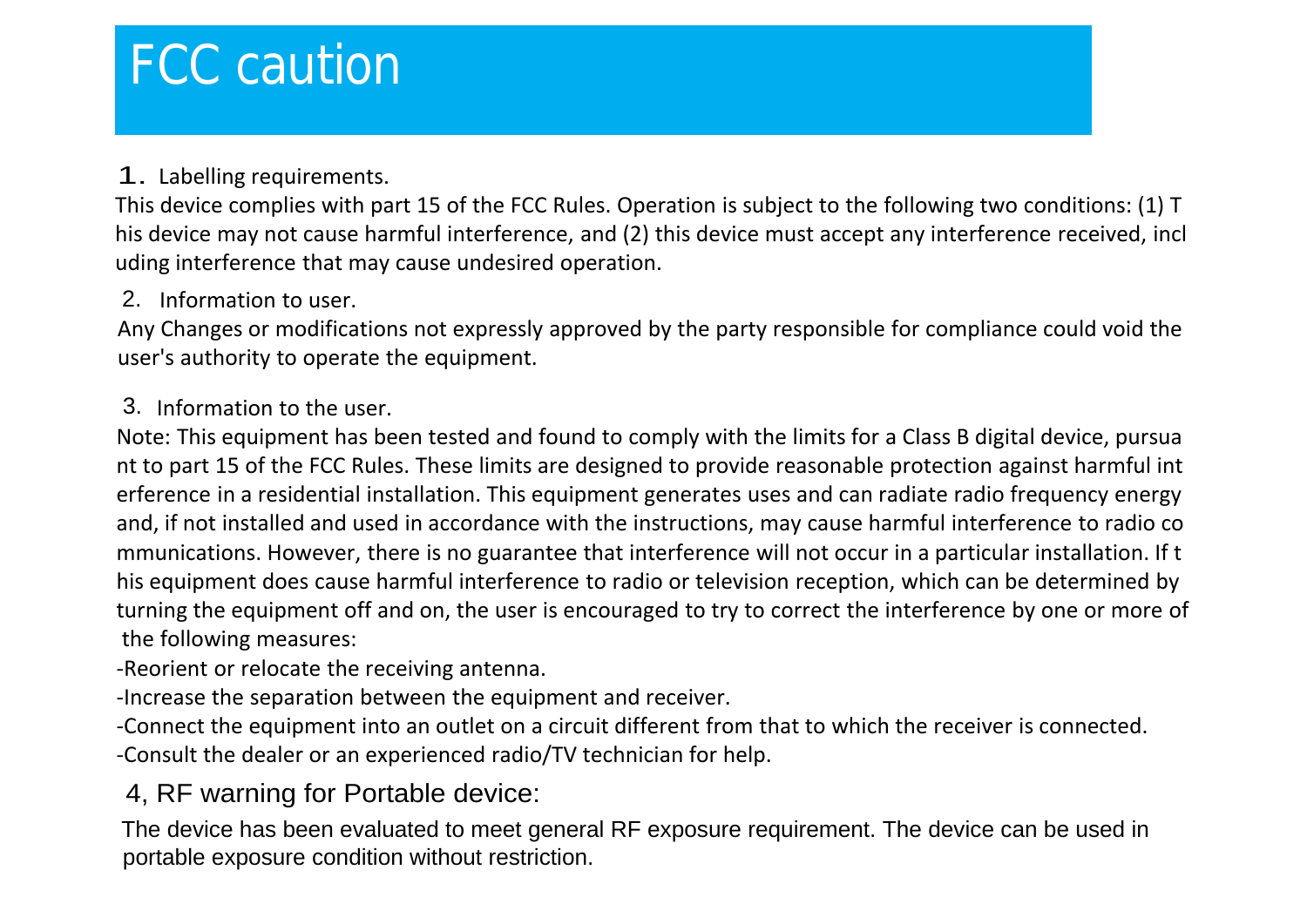



This is the Presto, atabletop tablet meant to make your job easier! The Presto is meant to be used as a service efficiency tool designed for wait staff to make the steps of service easier and enhance the quest's dining experience.

The Presto tablet allows your guests to view and order menu items, play games, and pay their check from the convenience of their table. Not only does Presto increase speed of service, but it also provides easy access for your guests to join your loyalty program(s) and enjoy special privileges of being a member. That's it, Presto!





E la Carte, Inc. @prestotablet (530) 377-3786 www.elacarte.com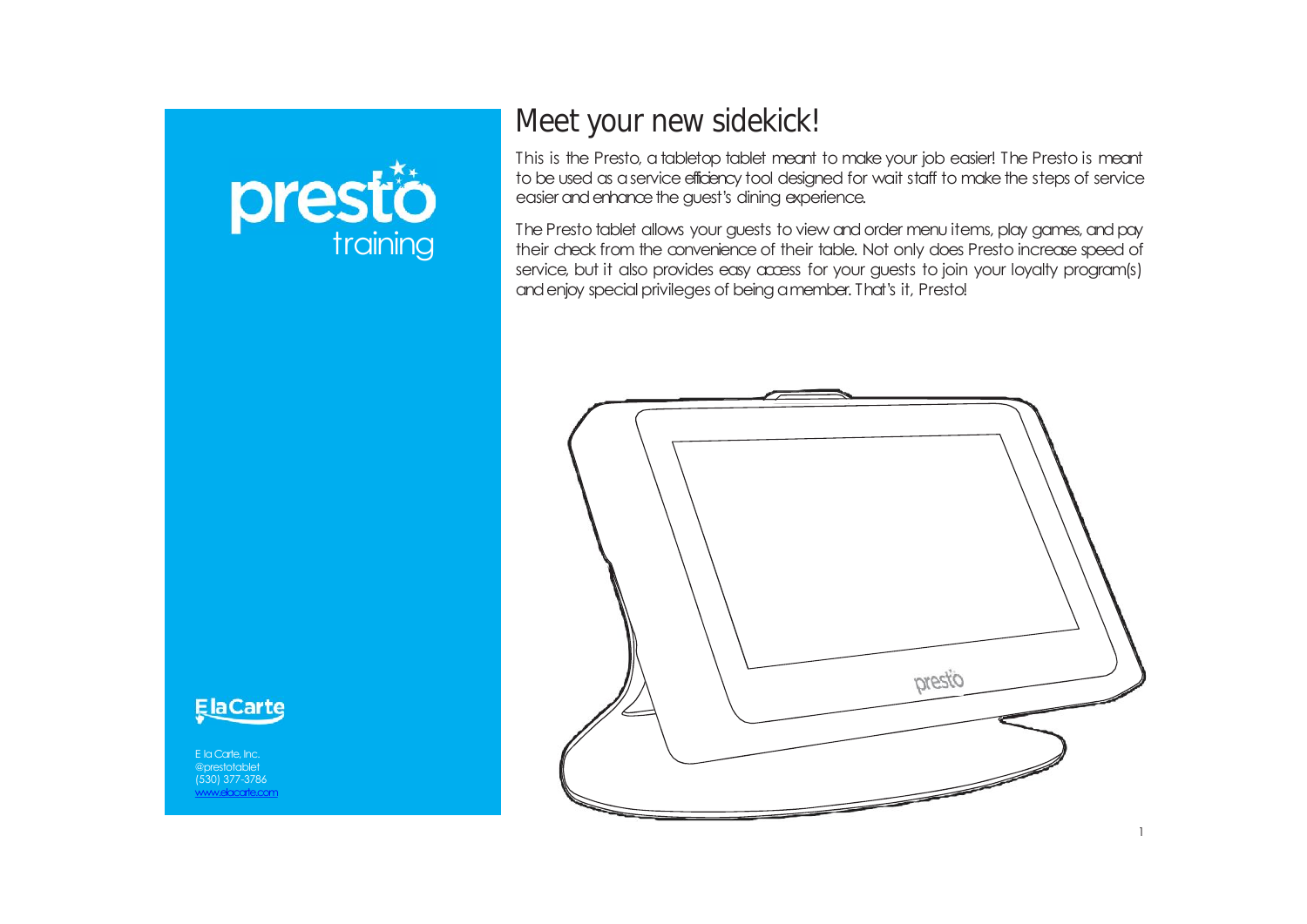## **Abilities** What your new sidekick can do

**WHAT IT DOES**

### Visual Menu

By pressing Order/Menu, your guests can view pictures of items in the menu and read their descriptions. You can browse using the scroll arrows on the right side of the screen or by swiping the picture up or down.

#### **Order**

Once items are placed in the Cart they have to be sent to the kitchen. Do so by pressing SEND TOKITCHEN. You'll see the Blue light as a confirmation of success.

Check IDs immediately if there are alcoholic orders. Then unlock the Presto for alcohol if needed.

### Play

If your restaurant is charging guests to play games, always make sure your guest is aware of this while introducing the Presto to avoid unexpected charges.

If paid games are enabled, each check comes with 2 free games as trial.

Guests can unlock free aaming by choosing so in the prompt after the trial expires. The games unlock charge will appear in their bill.

### Pay

Guests canpay through the Presto whenever they want.

View the current bill by tapping Pay on the sidebar.

Guests cansplit their bills anyway they want, by even amounts or by specific items.

Guests swipe their cards, tip and sign on the Presto. They can have their receipt emailed or they can ask for a printed copy.



| Your Cart | $\blacktriangle$            |
|-----------|-----------------------------|
|           | Send to Ky<br>pen<br>presto |
|           |                             |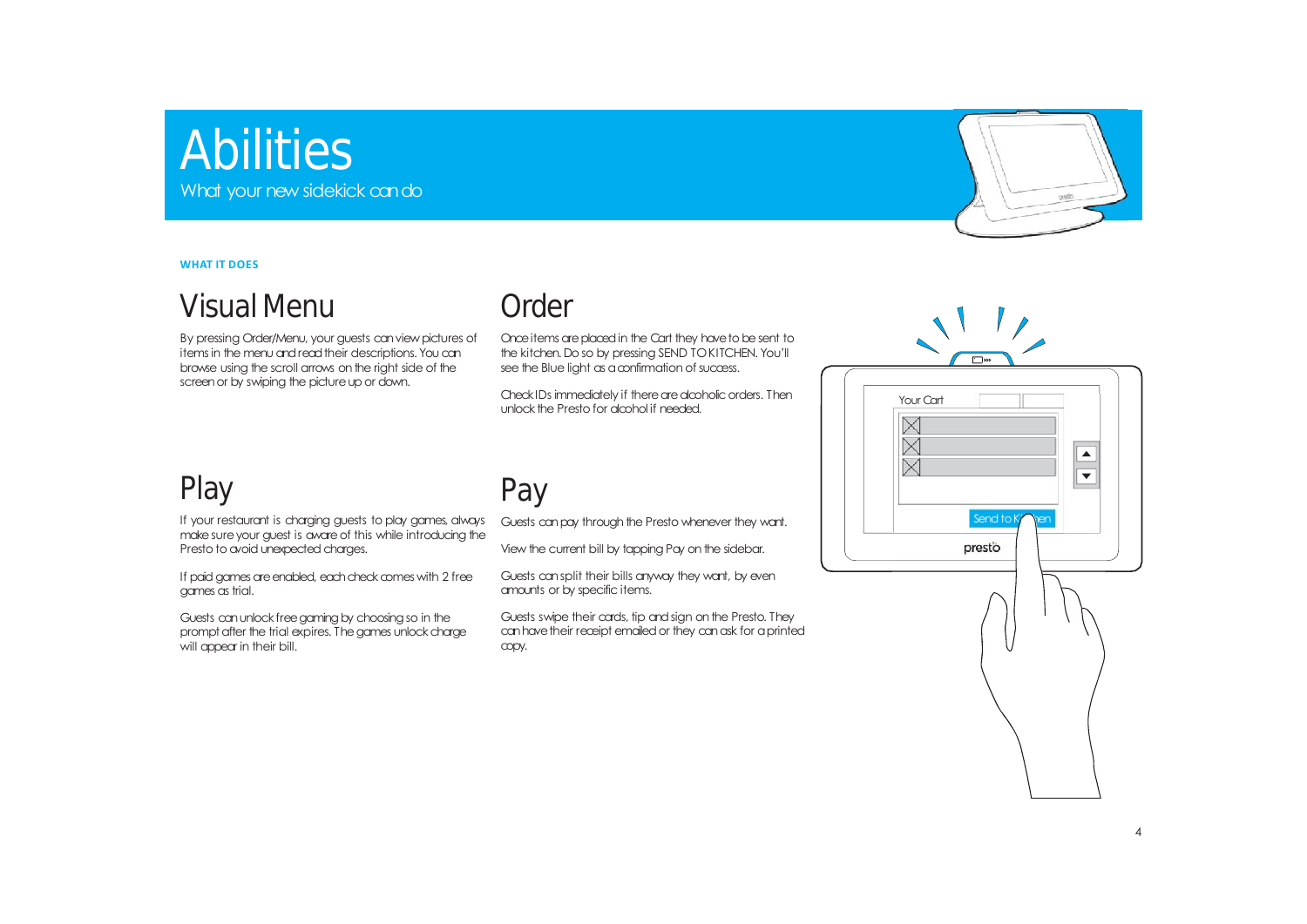# The tipping point Here's an overview of the payment steps.



 $\Box$  $\Box$  so  $\Box^{\omega}$  $\Box$   $m$ n  $\begin{array}{c} \square \\ \square \end{array}$ lħ  $-$  2 +  $- 20\% + 32.50$ split by item Pay with<br>Cash Pay with Credit Card Cash Split Bill Pay Full split evenly Done prestò presto prestio prestò Choosesplit type Want to split? Select your tip Select your tip Select your tip Credit card or cash?





Always makesuremagnetic strip is facing away from you. Remember to choose "Pay with Card" **before** swiping the card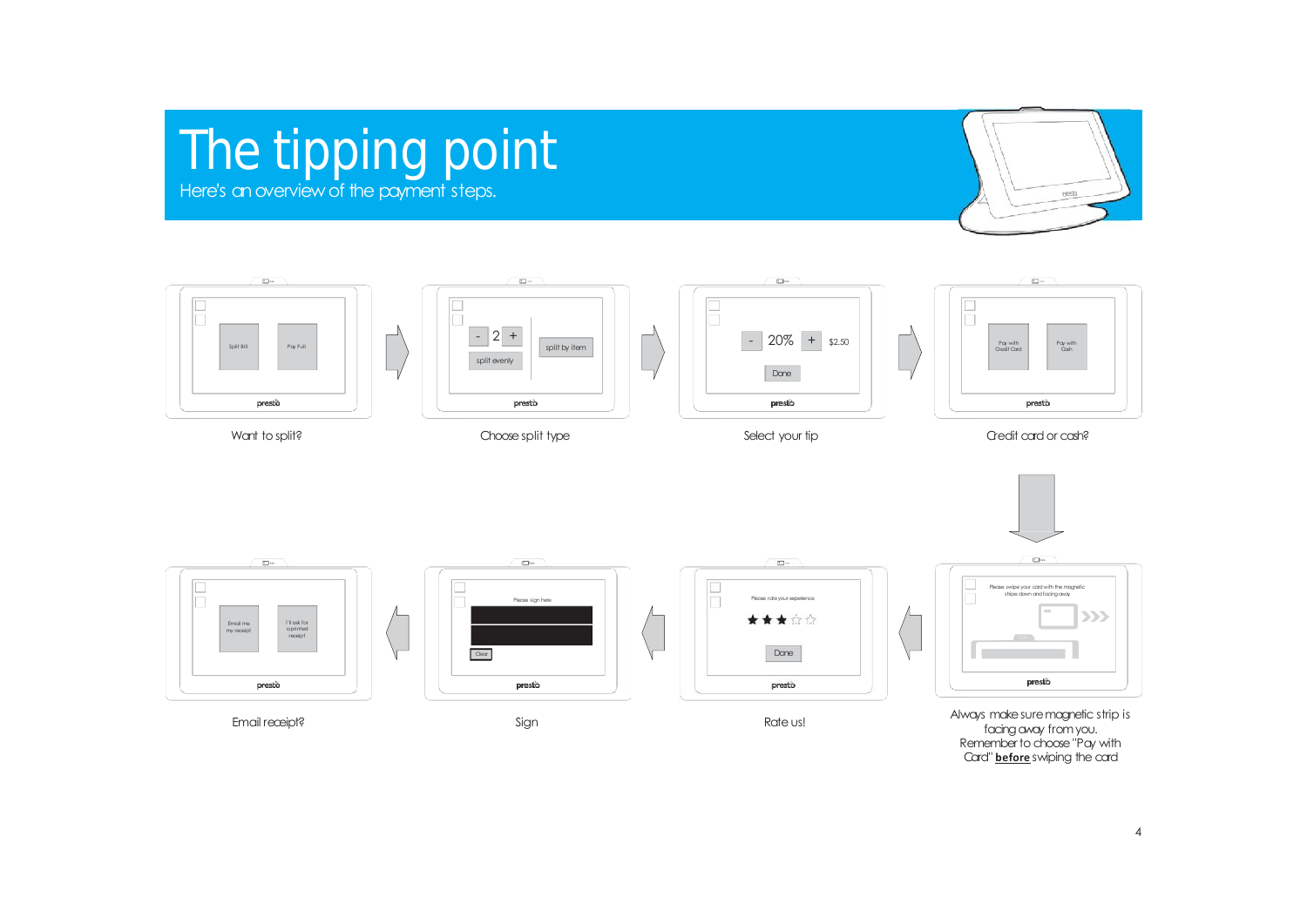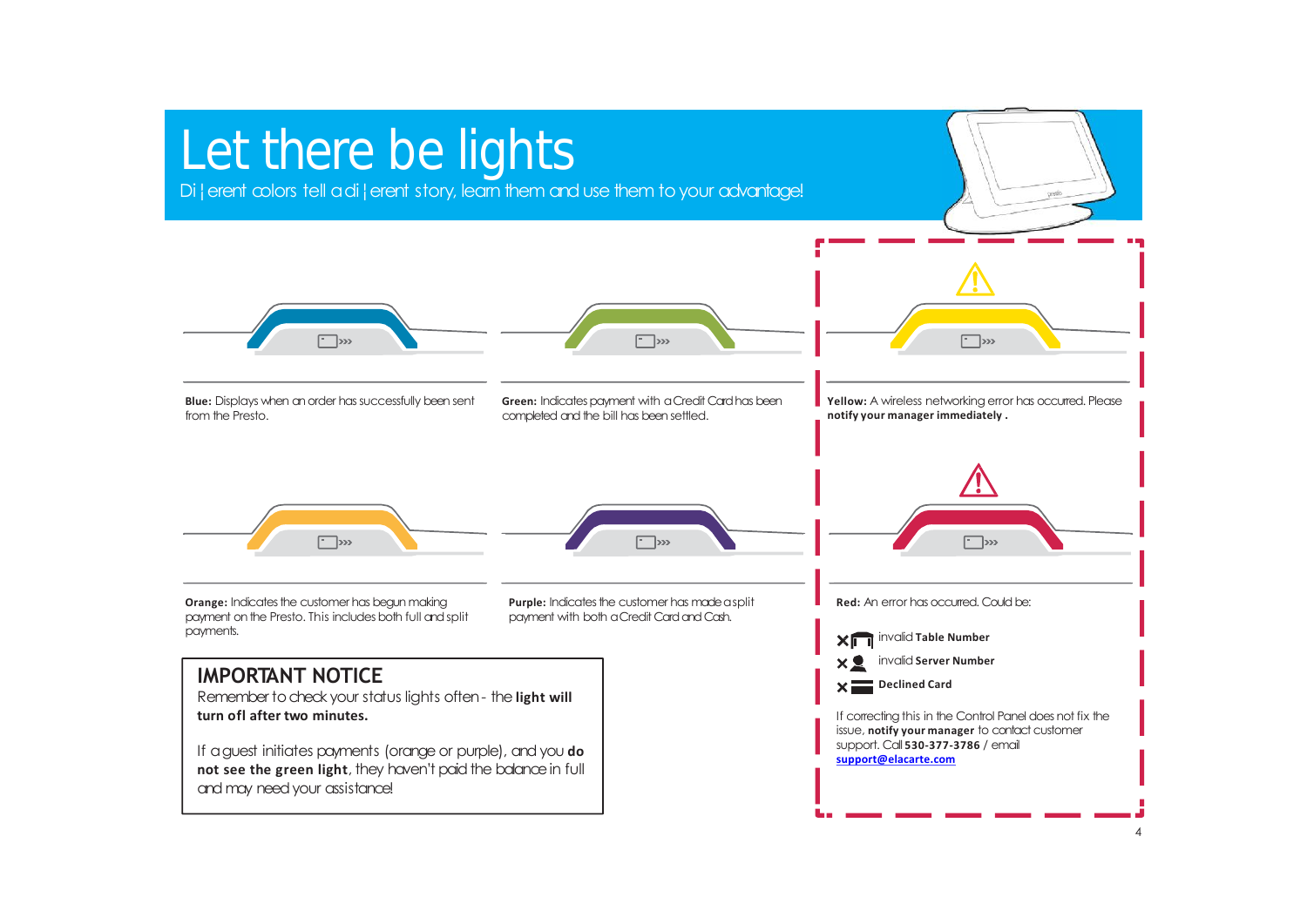# Your daily setup

There are a few things you will need to do every day.

#### **OPENING**

#### **CLOSING**

#### Power up

Insert the fully charged battery into the Presto. Turn on the Presto by pressing the small round button on the back of the LED status light.

## Control Panel Setup

1. Click on the INFO BUTTON.

2. Click on the OPEN SPACE to the left of the INFO. BUTTON.

3. Select CHANGE and enter your 4 digit number server ID.

4. Select CHANGE andenter the table number.

5. Select RESET TONEW CHECK (should show -1).

## Charge Batteries

The Presto batteries must be charged every night as part of your closing sidework!

Power down the Presto and remove the battery.

Insert batteries into the CHARGING RACKS and confirm the charging indicator light turns green.

### Clean and Inspect

Servers or bussers should wipe the screen down with a clean, damp ragregularly, as you would table tops. If you discover visible damage, give the device to your manager to report to the Technical Support team - they're happy to replaceit!



prestò

#### **IMPORTANT NOTICE**

Tips and total sales will go to the server number that is entered in the control panel. This is why you MUST add/remove your server number at the beginning AND end of your shift.

ALL Prestos are to remain active during business hours and on the tables at all times. Only the batteries may be removed and placed in the chargingrack.



| ⊡∞                                                                             |  |
|--------------------------------------------------------------------------------|--|
| Change<br><b>Table Number</b><br>Server Number<br>Change<br>Check Number<br>L. |  |
| Reset to New Check<br>presto                                                   |  |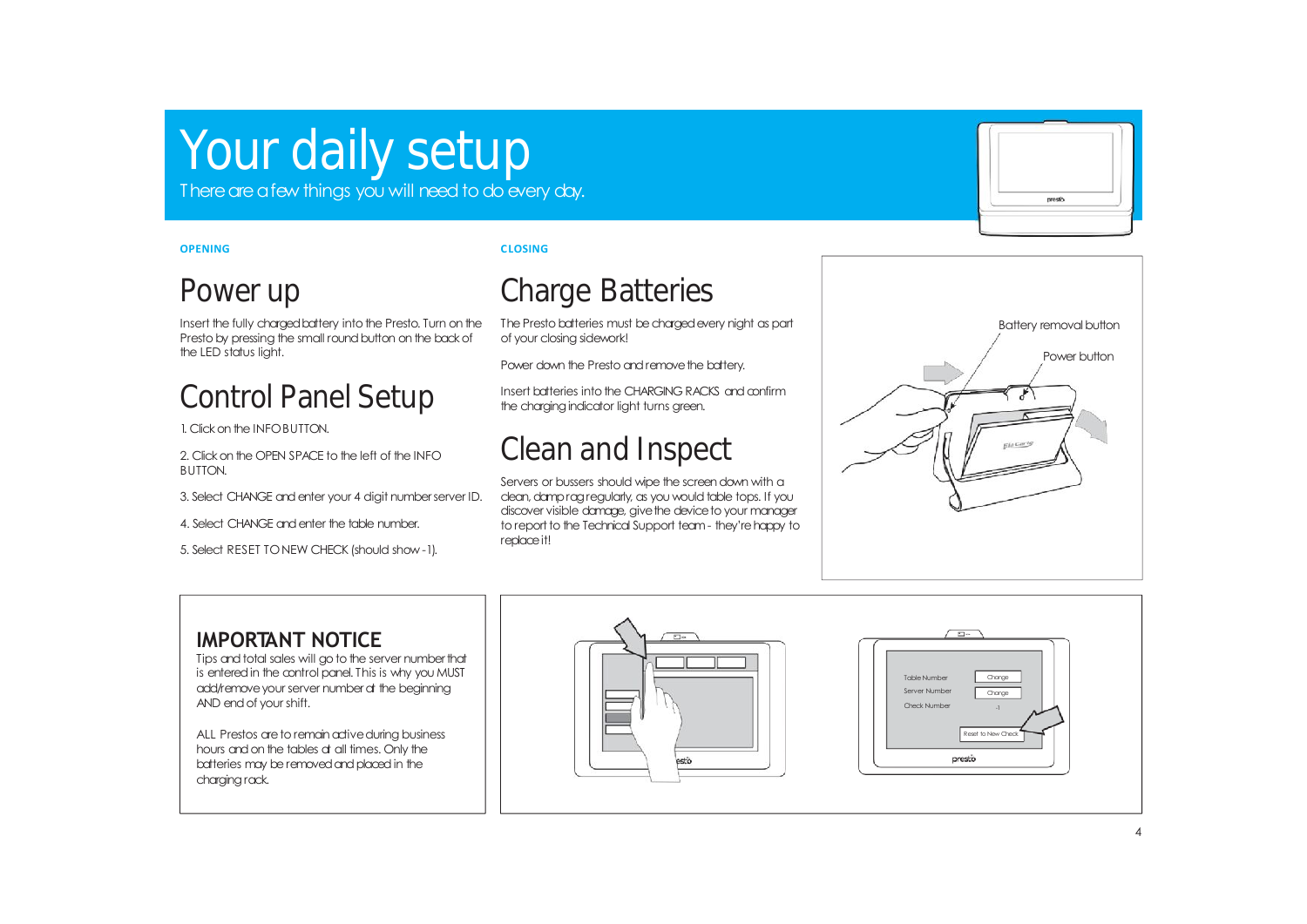# Team up!

How you canget the most out of the Presto

#### **CONNECT**

## Great Customer Service

Presto does the dirty work giving you more time to make deeper and better connections with guests. Take advantage of the extra time and wow your customers. They'll remember this when it's time to tip!

#### **MORE CHECKS**

# Rush Time Wing Man

Lunch, Dinner, or Happy Hour, Presto makes it convenient for the quest to order and pay quickly allowing you to take on moretables in the same amount of time.

#### **ONE LESS PROBLEM**

# Easy Splitting

Have the guests determine how they want to split the bill and give them power to do it themselves. Wait for the green light and you are all set!

#### **SHORTCUT**

### No More Lines

Enter a guest's order straight into the Presto and avoid the lines at the POS terminal. This also ensures their order is correct. If paying with cardyou canalso process it on the Presto. Remember the guest may not want you to watch them decide tip information!

#### **BIGGER CHECK**



The Presto will entice your guests with delicious pictures andmakeit easy for them to act on their impulse cravings. Point your guests to the Menu section andshow them how to browse it.

#### **ALL SEEING**

## No Running Around

Use the lights to manage your tables and know where to be and when. The lights take out a lot of the guess work from your job and help you be more e‰cient.

#### **EASY SELL**

### Suggestive Selling

When suggesting a plate or selling in desserts you have a visual to use. Especially for the more complicated items, animageis worth athousand words!

#### **TIME MACHINE**

### Happy Customers

Games o¦er your guests entertainment to pass the time while waiting for their food. Guests will think their wait is shorter which makes them happy and makes you happy when you see the tip.



BIG<br>TIP T IP pre s to you